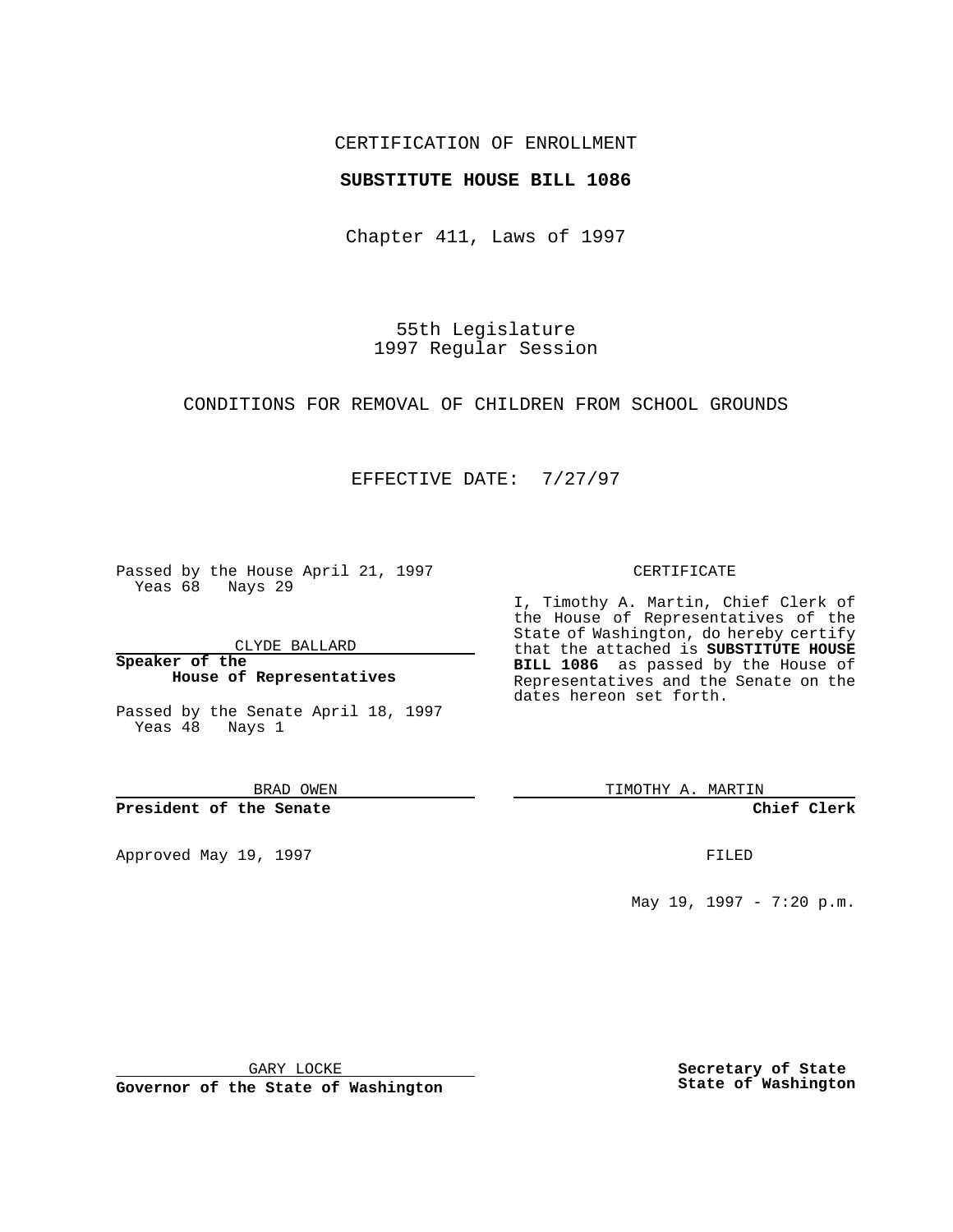# **SUBSTITUTE HOUSE BILL 1086** \_\_\_\_\_\_\_\_\_\_\_\_\_\_\_\_\_\_\_\_\_\_\_\_\_\_\_\_\_\_\_\_\_\_\_\_\_\_\_\_\_\_\_\_\_\_\_

\_\_\_\_\_\_\_\_\_\_\_\_\_\_\_\_\_\_\_\_\_\_\_\_\_\_\_\_\_\_\_\_\_\_\_\_\_\_\_\_\_\_\_\_\_\_\_

Passed Legislature - 1997 Regular Session

AS AMENDED BY THE SENATE

#### **State of Washington 55th Legislature 1997 Regular Session**

**By** House Committee on Education (originally sponsored by Representatives Mulliken, Johnson, Koster, Sump, Thompson, Crouse, Mielke and Sherstad)

Read first time 02/06/97.

1 AN ACT Relating to removing a child from school grounds; and 2 amending RCW 28A.605.010.

3 BE IT ENACTED BY THE LEGISLATURE OF THE STATE OF WASHINGTON:

4 **Sec. 1.** RCW 28A.605.010 and 1975 1st ex.s. c 248 s 1 are each 5 amended to read as follows:

6 The board of directors of each school district by rule or 7 regulation shall set forth proper procedure to ensure that each school 8 within their district is carrying out district policy providing that no 9 child  $((with 1)$  may be removed from any school grounds or building 10 thereon during school hours except by a person so authorized by a 11 parent or legal guardian having legal custody thereof((: PROVIDED, 12 That such rules and regulations need not be applicable to any child in 13 grades nine through twelve)), except that a student may leave secondary 14 school grounds only in accordance with the school district's open 15 campus policy under RCW 28A.600.035. Such rules shall be applicable to 16 school employees or their designees who may not remove, cause to be 17 removed, or allow to be removed, any student from school grounds 18 without authorization from the student's parent or legal quardian 19 unless the employee is: The student's parent, legal guardian, or